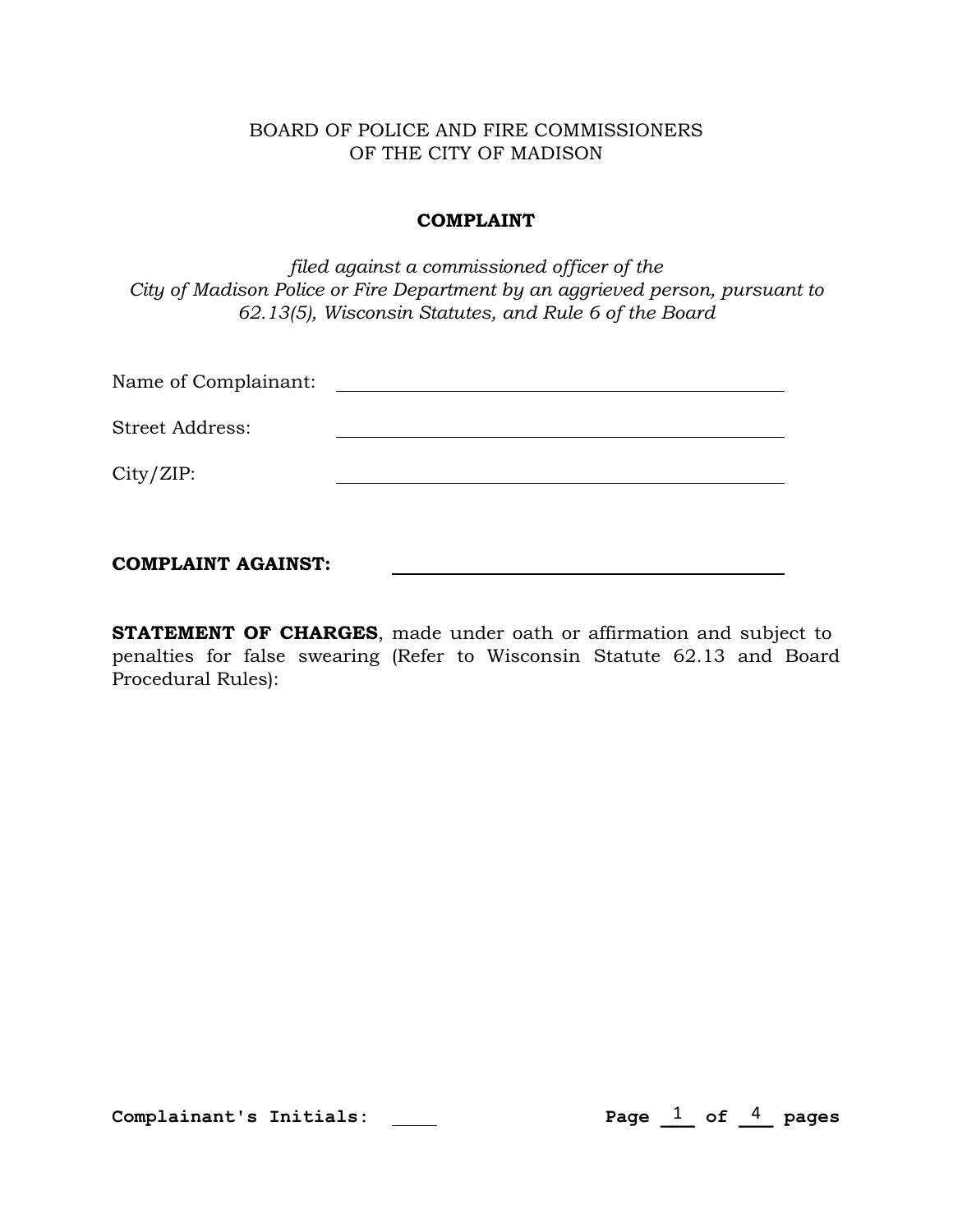STATEMENT OF CHARGES, continued. Copy and attach additional sheets as necessary.

Complainant's Initials: **Page 2013** 

Page  $\frac{2}{\pi}$  of  $\frac{4}{\pi}$  pages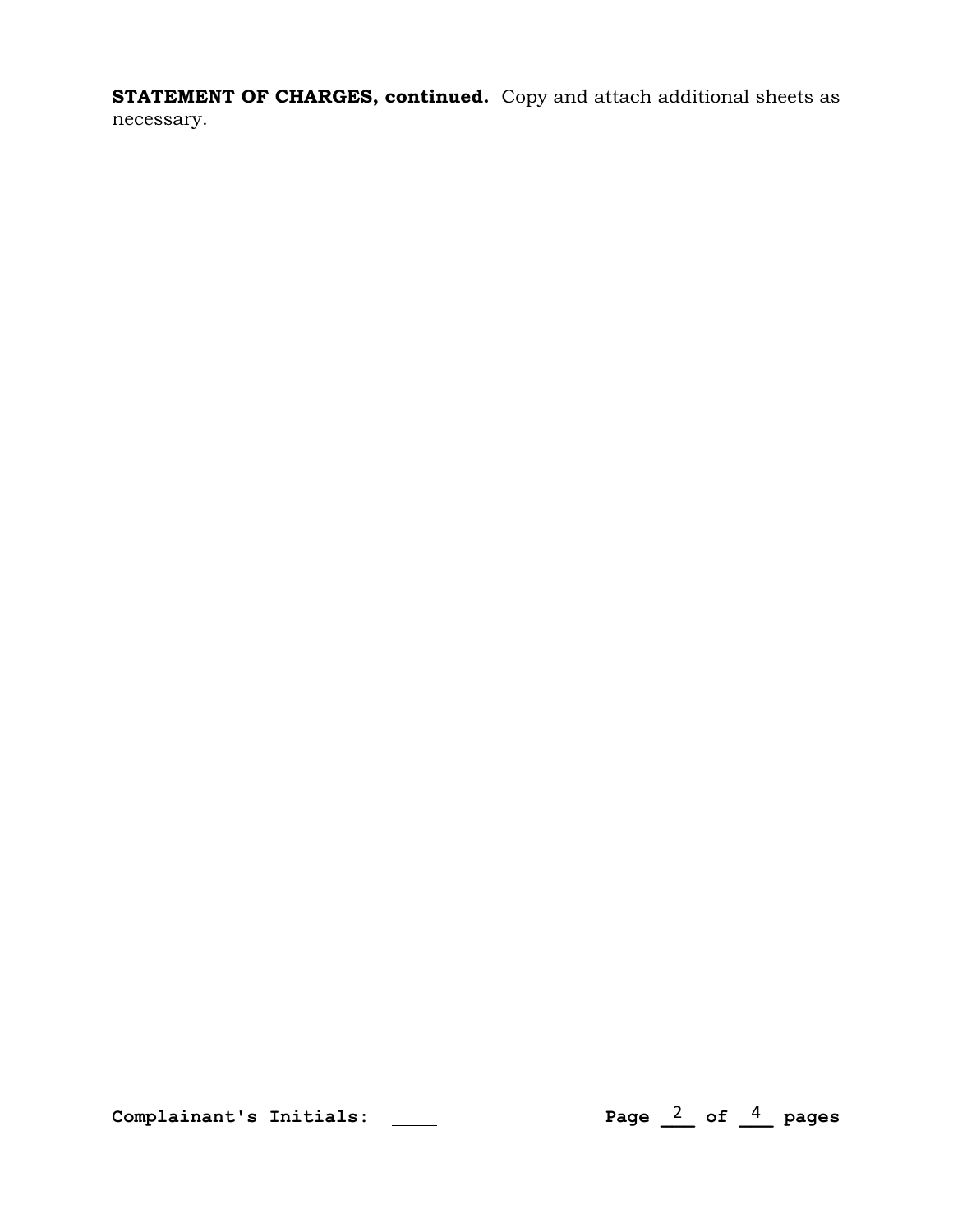STATEMENT OF SOURCES OF INFORMATION Those matters stated in the foregoing Statement of Charges which are not based on my personal knowledge are based on information which I obtained from the following sources (show names and addresses of individuals, or otherwise identify sources of such information):

SPECIFICATION OF VIOLATION I believe that the conduct described in the above Statement of Charges is a violation of the following departmental rule or rules, ordinances, laws, or other standards of conduct:

Complainant's Initials: \_\_\_\_

Page  $\frac{3}{2}$  of  $\frac{4}{2}$  pages